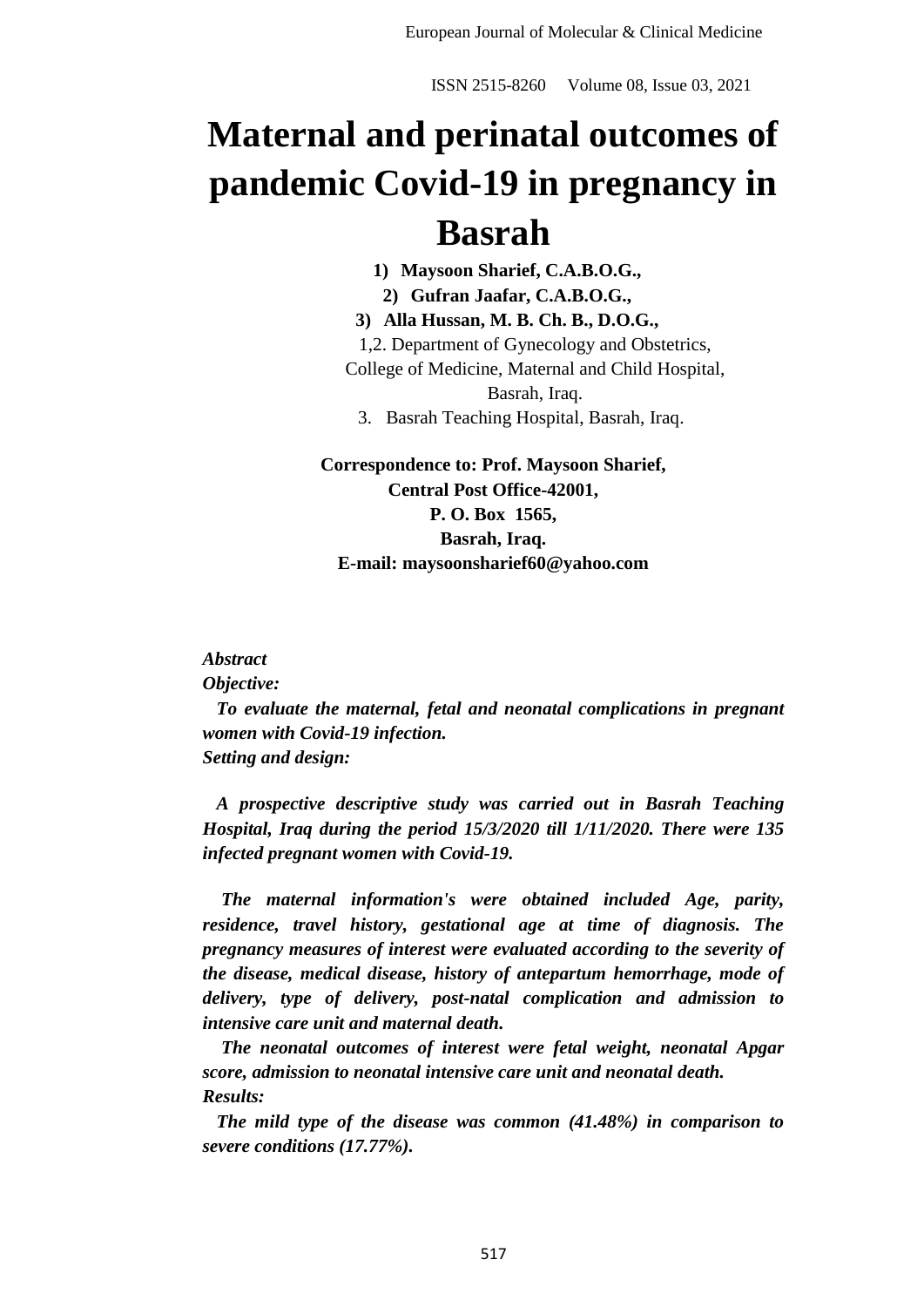*Admission to ICU was 10 cases, out of them 7 deaths taken place due to respiratory failure. The maternal risk factors that may worse the prognosis of the disease were maternal hypertension (5.1%) and diabetes (2.9%) . The completed cure was 95% for the diseased women, with just 5% death. While 2 pregnant women survive from risky condition postnatal. The mode of delivery was vaginally (4.4%) and abdominally (6.6%).* 

 *Out of 23 (17.03%) neonates admitted to the intensive care unit, 5 (3.7%) perinatal deaths were observed.*

*Conclusion :*

*There are low rates of maternal and neonatal mortality as well as ICU admissions associated with COVID-19.* 

*Key words: Covid-19, Maternal outcome, Pandemic, Pregnancy***.** 

### **Introduction**

Previous epidemiological evidence strongly suggests that pregnant women have a higher risk of serious illness and death during pandemics for viral infections (1) such as influenza, ebola and SARS (2-4). These have been proved to be closely related to physiological changes in the respiratory, circulatory, secretory, and immune systems during pregnancy.

 Anatomically, the effects of progesterone and relaxants in the first trimester of pregnancy can lead to relaxation of ligaments in the ribs and the diaphragm will move up as the uterus grows (5). In addition, elevated progesterone can be transmitted through estrogen-dependent progesterone receptors in the hypothalamus, thus stimulating the respiratory center and increasing tidal volume by 50% compared with non-pregnancy (6). Pregnant women are more likely to get the disease than ordinary people and are infected by droplets, aerosols, and other means.

Interestingly, the impact of Covid-19 infection on pregnant women appears to be less severe. Chen *et al*. (7) reported the clinical characteristics of 9 pregnant women infected with Covid‐19 in the third trimester, which comprised mainly fever, cough, myalgia, malaise, sore throat, diarrhea and shortness of breath. Data from laboratory tests showed that the majority of patients had lymphopenia and increased C‐reactive protein. Chest CT scans showed multiple patchy ground‐glass shadows in the lungs. Pregnancy complications that appeared after the onset of Covid‐19 infection included fetal distress and premature rupture of the membranes in 2 of 9 patients. None of the patients developed severe Covid‐19 pneumonia or died.

 The mother's response to infection tends to promote the fetus inflammatory response, which is defined as the fetal inflammatory response syndrome, characterized by high levels of inflammatory cytokines in placenta, such as IL-1, IL-6, IL-8, and TNF- $\alpha$  but a lack of culturable microorganisms. These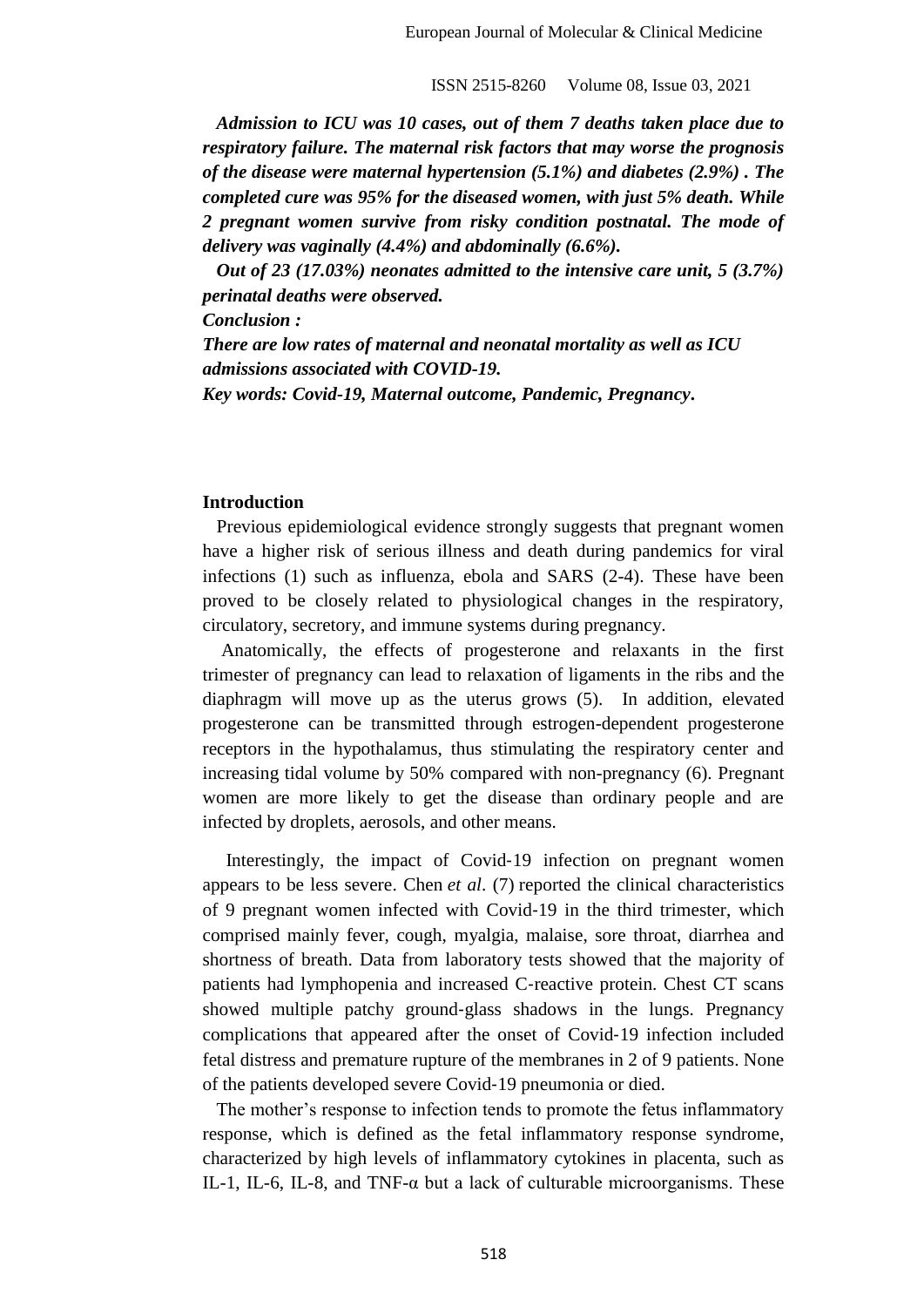cytokines have an effect on the central nervous system and circulatory system and tend to cause fetal abnormal morphology in animal models, including ventricular expansion and bleeding (8,9).

 The major concern is whether the virus can be transmitted from mother to baby or not. In the study by Chen *et al*. (7) no death, neonatal death or neonatal asphyxia were observed among studied 9 pregnant women with Covid‐19 in the third trimester. Although 4 neonates were born prematurely, none of these deliveries was related directly to Covid‐19 infection. All newborns had an Apgar score ≥ 9 at 5 min. Amniotic fluid, cord blood and neonatal throat‐swab samples collected from 6 patients tested negative for Covid‐19, suggesting there was no evidence of intrauterine infection caused by vertical transmission in women who developed Covid‐19 pneumonia in late pregnancy (7,10). Furthermore, it appears that there is no risk of vertical transmission via breastfeeding. The same study confirmed that the virus was not detected in the colostrum of Covid‐19‐infected patients.

 It is, therefore, probable that Covid‐19 infection during pregnancy cannot lead to transplacental vertical transmission. We acknowledge that available clinical data on Covid‐19 infection in pregnancy are limited at present, and most cases on which data are available presented in the third trimester of pregnancy. There is, therefore, a need to continue collecting data on clinical cases of COVID‐19 infection in pregnancy, and to improve our understanding of the course of the disease throughout pregnancy (10).

 Covid‐19 infection is highly contagious and thus must be taken into consideration when planning intrapartum care. It is unclear whether, for the safety of both baby and healthcare professionals, a pregnant woman with Covid‐19 infection should be allowed to deliver vaginally, which can be a rather long process. There have not yet been any studies examining whether Covid‐19 infection can be transmitted during delivery. Future research could explore whether vaginal delivery increases the risk of transmission from mother to child during delivery by testing vaginal secretions. Since Covid‐19 itself is transmitted mainly through respiratory droplets and by close contact, if a newborn is in close contact with an infected mother, contact infection is likely to occur. It has been reported that the youngest patient with Covid‐19 infection was diagnosed 36 h after birth (11). Particular attention, therefore, should be paid to the protection of neonates born to women with Covid‐19 infection. The aim of the study is report the maternal, fetal and neonatal complications in pregnant women infected with Covid-19.

#### **Patients and methods**

 A prospective study was carried out at Basrah Teaching Hospital during the period from 15/3/2020 till 1/11/2020. There were 135 women (Age range 15-45 years) who were infected with Covid-19 were reported in Maternity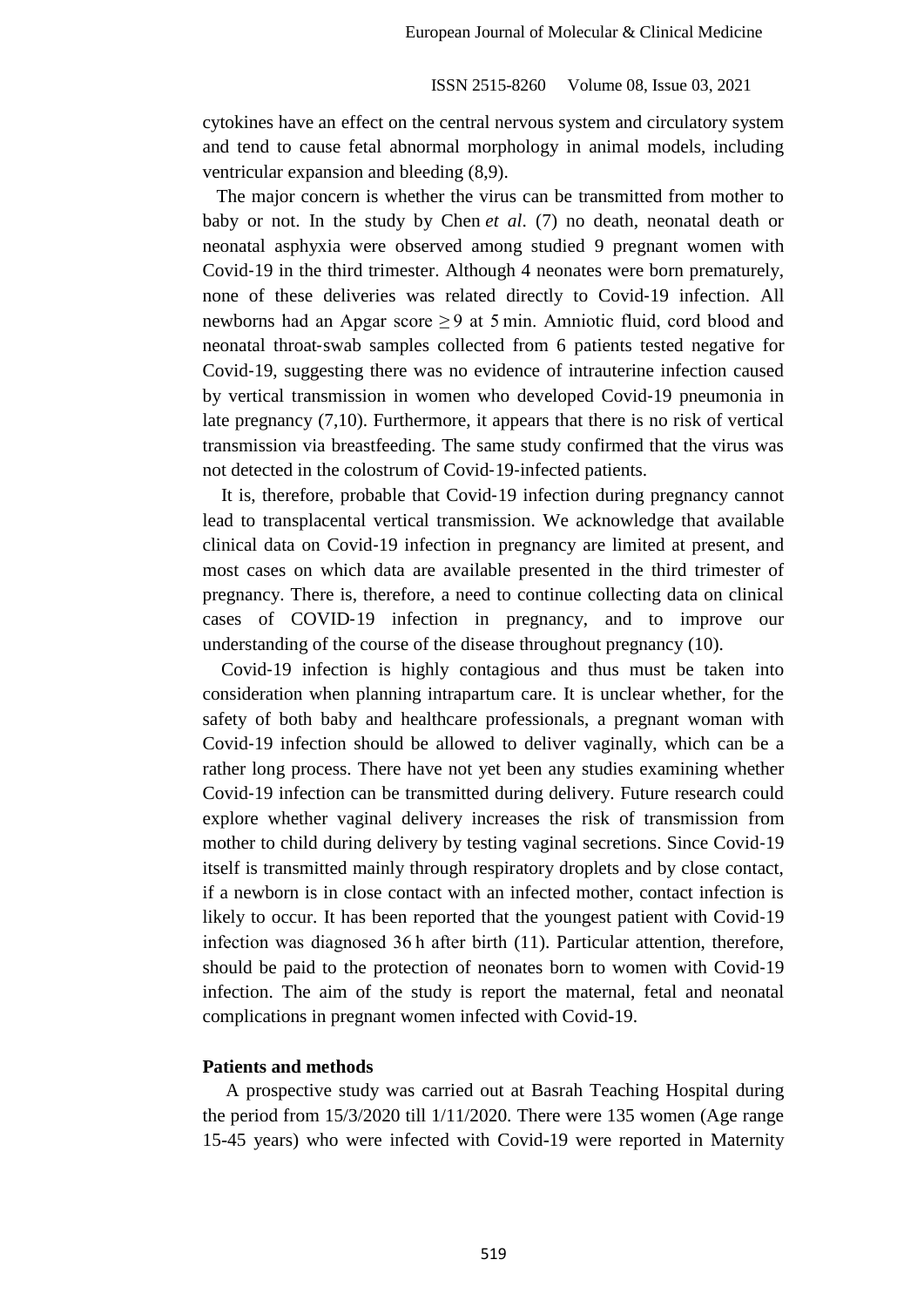Departments during the study period. The study was proved ethically by the Ethical Committee of the College of Medicine, Basrah, Iraq.

 Two data sources were used to obtain the information of cases, the first source recorded all the pregnant cases who were admitted to Basrah Teaching Hospital in the infectious ward and intensive care unit ward prospectively.

 The second source is retrospective data collected from the pregnant women with previous history of Covid-19 during pregnancy with recovery who visited ANC clinics. The obtained information includes age, parity, residence, travel history, gestational age at time of diagnosis.

The pregnancy measures of interest were:

- Symptoms on presentation
- Maternal investigations for COVID-19
- Period between initial symptoms presentation and delivery of the baby (TTD)
- Preterm delivery (PTD)
- Mode of delivery
- Fetal distress, as defined by the authors
- Intensive care unit (ICU) admission
- Need for respiratory support
- Maternal mortality rate

The neonatal outcomes of interest were:

- APGAR scores at 1 and 5 minutes
- Birth weight
- Neonatal symptoms at birth which were defined by the authors as the presence of either fever, lethargy, nausea, respiratory symptoms or intolerance to feeding
- Neonatal intensive care unit (NICU) admission
- Neonatal investigations for COVID-19
- Evidence of vertical transmission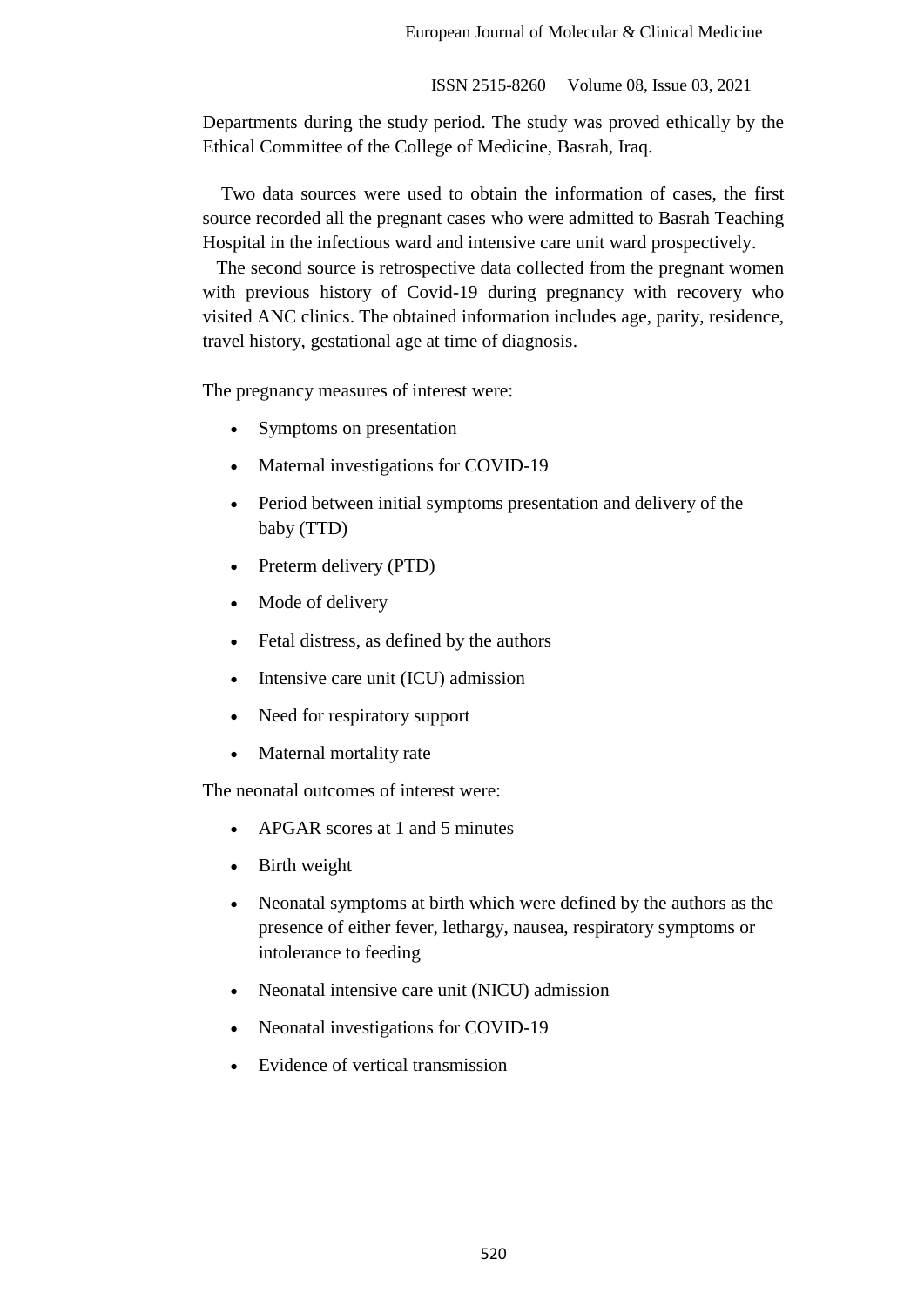#### **Classification of disease severity:**

 In the United States, the National Institutes of Health have categorized disease severity in non- pregnant persons as [56]:

- 1- Asymptomatic or pre-symptomatic infection Positive test for SARS-CoV-2 but no symptoms.
- 2- Mild illness Any signs and symptoms (eg, fever, cough, sore throat, malaise, headache, muscle pain) without shortness of breath, dyspnea, or abnormal chest imaging.
- 3- Moderate illness Evidence of lower respiratory disease by clinical assessment or imaging and a saturation of oxygen  $(SaO<sub>2</sub>) > 93$  percent on room air at sea level.
- 4- Severe illness Respiratory frequency > 30 breaths per minute,  $SaO<sub>2</sub> \leq 93$ percent on room air at sea level, ratio of arterial partial pressure of oxygen to fraction of inspired oxygen  $(PaO_2/FiO_2)$  <300, or lung infiltrates >50 percent.
- 5- Critical illness Respiratory failure, septic shock, and/or multiple organ dysfunction.
- 6- Disease severity has also been categorized as (Wu classification) [57]:
- 7- Mild No or mild symptoms (fever, fatigue, cough, and/or less common features of COVID-19).
- 8- Severe Tachypnea (respiratory rate >30 breaths per minute), hypoxia (oxygen saturation <93 percent on room air or  $PaO<sub>2</sub>/FiO<sub>2</sub>$  <300 mmHg), or >50 percent lung involvement on imaging).
- 9- Critical (e.g, with respiratory failure, shock, or multi-organ dysfunction).

 History of labor: includes mode of delivery, gestational age at time of delivery, maternal antpartum, intrapartum and postpartum complications and maternal mortality beside neonatal outcome which includes Apgar score, fetal weight and history of admission to neonatal care unit.

 Statistical analysis was by statistical package for social sciences (SSPSversion).

#### Results:

The study covered the pattern and outcome of epidemic of Covid-19 during pregnancy in Basrah, 135 pregnant ladies were included in the study who were infected with Covid-19 virus.

 The ages of the majority of cases were 25-35 years representing 62.96% out of whole studied women beside the higher percent of infected women with parity between 1-4 (57%) (Table 1).

The higher number of women who infected by Covid-19 are at  $3<sup>rd</sup>$  trimester (62.9%) and those from rural area (60.7%) with no difference in the educational level between the diseased women (Table 1).

Table 1: Demographic features of the positive Covid-19 pregnant women.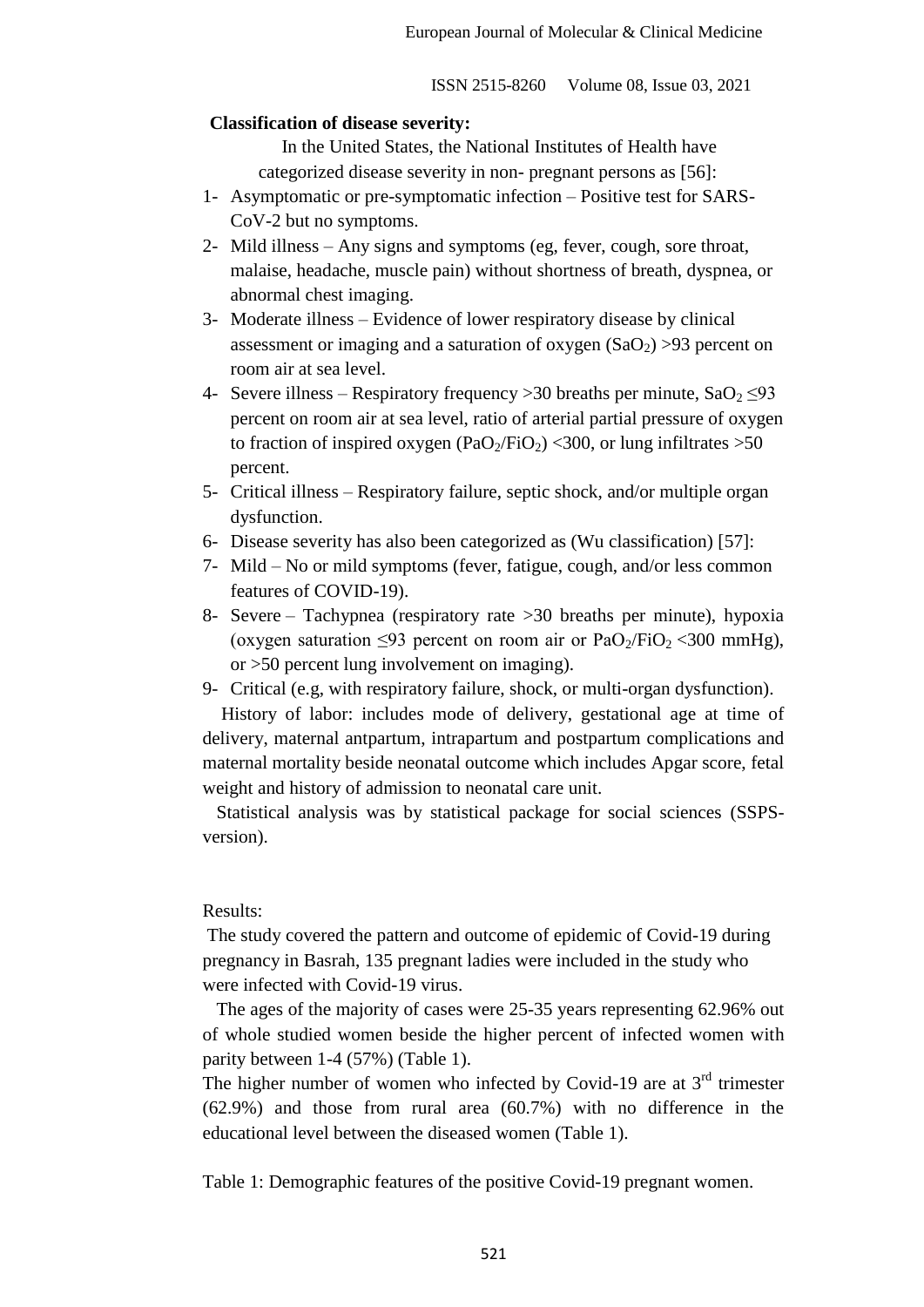| <b>Variable</b>        |                         | N(135) | $\frac{0}{0}$ |
|------------------------|-------------------------|--------|---------------|
| Age                    | $15 - 25$               | 30     | 22.22         |
|                        | $>25 - 35$              | 85     | 62.96         |
|                        | $>35-45$                | 20     | 14.81         |
|                        |                         |        |               |
| Pariy                  | Prim.                   | 47     | 34.81         |
|                        | $1-4$                   | 77     | 57.03         |
|                        | >5                      | 11     | 8.14          |
| <b>Gestational age</b> | $1st$ trimester         | 15     | 11.11         |
| At time of             | $2nd$ trimester         | 35     | 25.92         |
| diagnosis              | $3rd$ trimester         | 85     | 62.96         |
| <b>Residence</b>       | <b>Rural</b>            | 82     | 60.74         |
|                        | <b>Urban</b>            | 53     | 39.25         |
| <b>Educational</b>     | <b>Primary school</b>   | 51     | 37.77         |
| status                 | <b>Secondary school</b> | 34     | 25.18         |
|                        | <b>High level</b>       | 50     | 37.03         |

 Infected women with mild type were common (41.48%) in comparison to severe conditions which were (17.77%) of the disease. Admission to ICU was 10 cases, out of them 7 deaths were reported due to Covid-19 complications (Table 2).

**Table 2: The presentation of the disease according to the severity.**

| <b>Type of</b>      | <b>PCR</b> | Lung scan | <b>Number of</b> | $\frac{0}{0}$ |
|---------------------|------------|-----------|------------------|---------------|
| presentation        |            |           | cases            |               |
| Asymptomatic        | $+Ve$      | <b>Ve</b> | 16               | 11.85         |
| <b>Mild</b>         | $+ve$      | -ve       | 56               | 41.48         |
| <b>Moderate</b>     | $+ve$      | $+ve$     | 38               | 28.14         |
| <b>Severe</b>       | $+ve$      | $+ve$     | 24               | 17.77         |
| <b>Admission to</b> |            |           | 10               | 7.4           |
| ICU                 |            |           |                  |               |

The Table (3) presents the maternal risk factors that may worse the prognosis of the disease. There is low percent of maternal hypertension (5.1%) and low percent of diabetes (2.9%).

# **Table 3: maternal complications.**

| Complication         | N(135) | $\frac{6}{6}$ |
|----------------------|--------|---------------|
| <b>Hypertension:</b> | 7      | 5.1           |
| <b>Gestational</b>   | 5      | 3.7           |
| <b>Chronic</b>       | 2      | 1.48          |
|                      |        |               |
| Diabetes:            | 4      | 2.9           |
| <b>Gestational</b>   | 3      | 2.2           |
|                      |        | 0.7           |
| Non gestational      |        |               |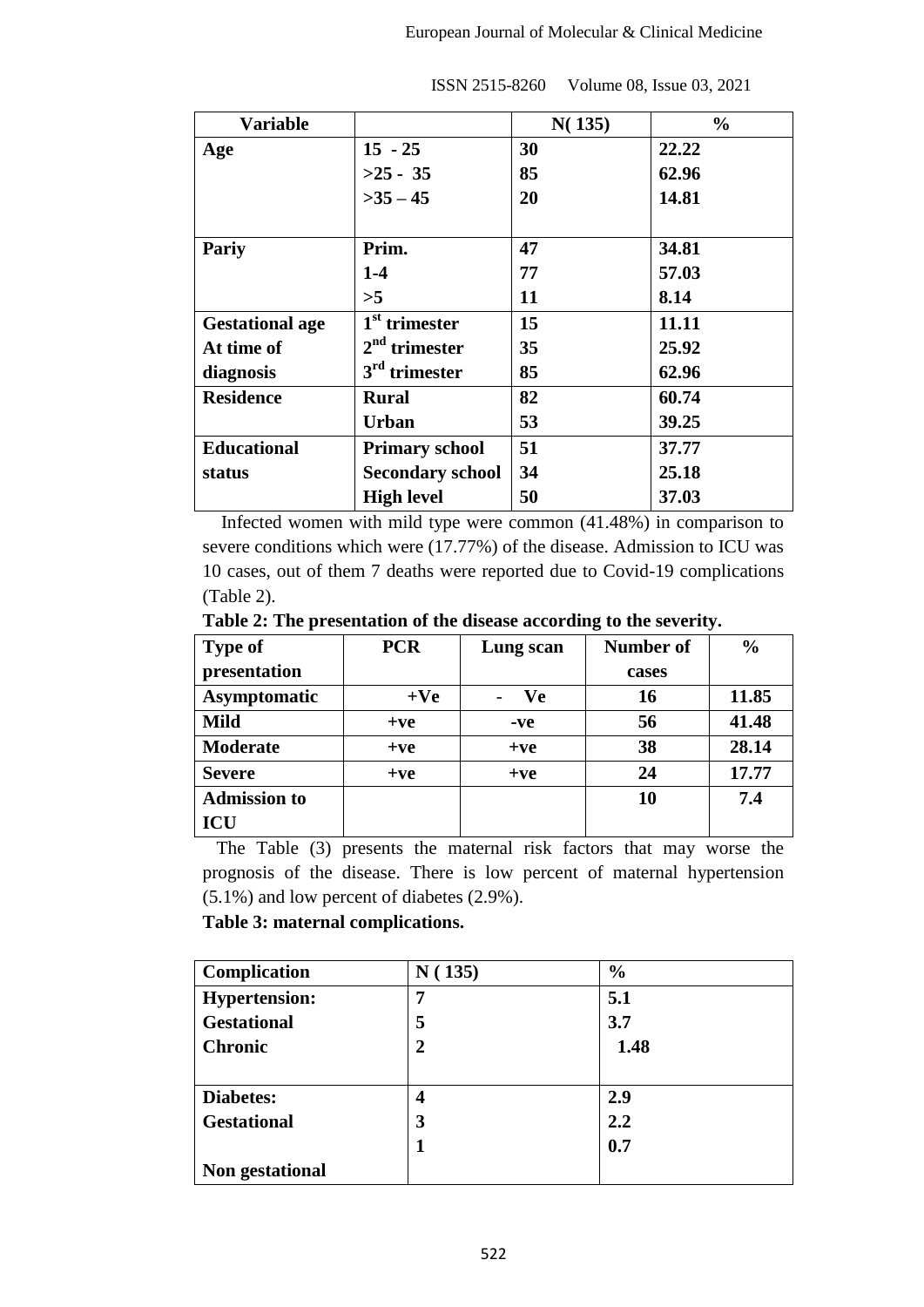| <b>APH</b>          |    |                  |
|---------------------|----|------------------|
| <b>Abortion:</b>    |    |                  |
| $1ST$ TRIMESTER     |    | <b>CO</b><br>∠.∟ |
| $+2^{ND}$ TRIMESTER | 10 | 7.4              |

 Table (4) shows the prognosis of completed cure was 95% of the diseased women, with death just 5%, while 2 pregnant women survive from risky condition postnatal. Complete cure was obtained in home management at a rate of 49.25%.

**Table 4: Place of conducted treatment of the infected women.**

| <b>PLACE</b>     | $N($ %)   | <b>PROGNOSIS</b> | $N\binom{0}{0}$ |
|------------------|-----------|------------------|-----------------|
| <b>HOME</b>      | 68(49.27) | Complete cure    | 68(49.25)       |
| <b>ISOLATION</b> | 57(42.2)  | Complete cure    | 56(41.2)        |
| <b>WARD</b>      |           |                  |                 |
| <b>ICU</b>       | 10(7.4)   | <b>Death</b>     | 7(5.18)         |

Table (5) shows that (74.8%) of the infected pregnant women get their infection at term. Regarding the mode of delivery about (4.4%) were delivered vaginally and (6.6%) were delivered abdominally. Out of 135 pregnant ladies 7 cases died after delivery due to respiratory failure. Out of 23 (17.03%) neonates admitted to the intensive care unit, 5 (3.7%) perinatal deaths were observed (Table 5).

**Table 5: Labor outcome.**

| <b>Variable</b>                       | N(135)       | $\frac{0}{0}$ |
|---------------------------------------|--------------|---------------|
| <b>Gestational age at time of</b>     |              |               |
| delivery                              | 9            | 6.6           |
| Preterm:                              | 101          | 74.8          |
| Term:                                 |              |               |
| Mode of delivery:                     | 15           | 11.11         |
| <b>Vaginal delivery</b>               | 6            | 4.4           |
| <b>Caesarian section</b>              | 9            | 6.6           |
| <b>PPH</b>                            | 7            | 5.18          |
| Fetal wt. $(\text{mean} + \text{SD})$ | $3.14 + 2.3$ |               |
| Apgar score after 5 minute            | 7            | 5.18          |
| <b>Admission to neonatal ICU</b>      | 23           | 17.03         |
| <b>Prenatal death</b>                 | 5            | 3.7           |
| <b>Maternal death</b>                 | 7            | 5.18          |

#### **Disscusion :**

 It was reported that pregnancy and childbirth generally do not increase the risk for acquiring SARS-CoV-2 infection, but may worsen the clinical course of Covid-19 compared with non-pregnant women of the same age. However,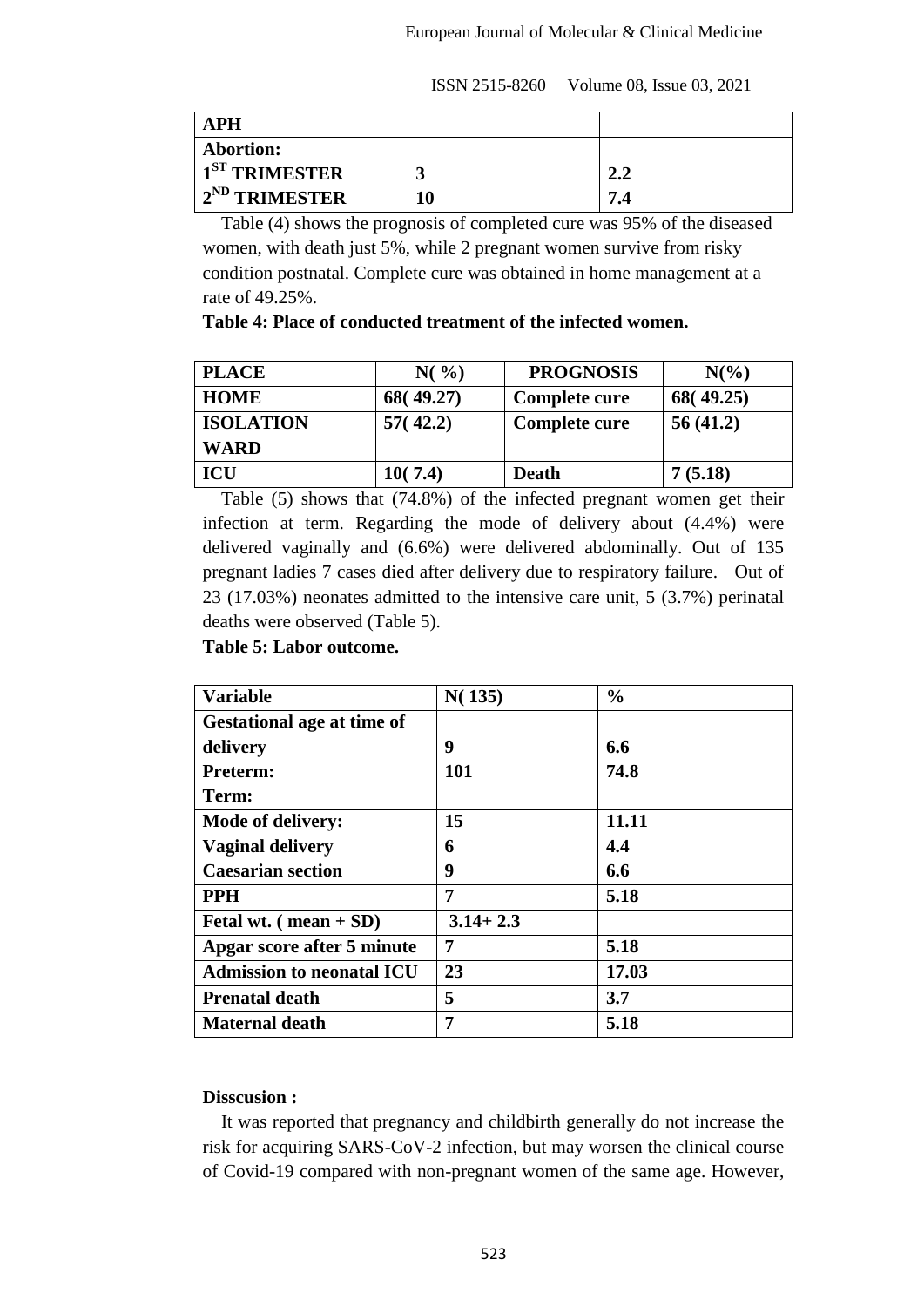most (>90 percent) infected mothers recover without undergoing delivery (12). The present study has indicated that 41.48% of women in Basrah suffered from mild condition with good prognosis.

 The clinical course of severe or critical Covid-19 in hospitalized pregnant women may be shorter than in hospitalized non-pregnant patients (4). It is known that some patients with severe Covid-19 have laboratory evidence of an exuberant inflammatory response (similar to cytokine release syndrome), which has been associated with critical and fatal illness that was been reported by the investigators in China (13) and USA (14). The investigators note that the types of studies have shifted with the spread of the pandemic, not only by country, but also from the initial small case series and case reports, to large observational studies, with the most recent providing comparative data.

 The most common symptoms in pregnant women with Covid-19 were fever (40%) and cough (39%); and the most common laboratory abnormalities were lymphopenia (35%) and elevated C-reactive protein level (49%). Pregnant women with Covid-19 were less likely than non-pregnant women, however, to manifest symptoms of fever (15).

 Differences in diagnostic reliability of RT-PCR versus CT were identified. In our sample  $(n = 135)$ , nearly 46.14% were diagnosed by imaging studies. CTs superior sensitivity has already been documented in the general population (98% vs 71%;  $n = 51$ ;  $p < 0.001$ ) (16). Although RT-PCR remains the gold standard for diagnosing Covid-19, clinicians should be aware of the potential for false negatives in pregnant women.

 It was observed in this study that 11.85 % of the positive PCR patients are asymptomatic while the highest percent (41.48) of positive cases are in mild condition. Huang *et al*. (16) (first reported a cohort of 41 pregnant patients with laboratory‐confirmed Covid‐19 pneumonia. They described the epidemiological, clinical, laboratory and radiological characteristics, as well as treatment and clinical outcome of the patients. The diagnosis of Covid‐19 pneumonia is based on clinical manifestation, laboratory results, findings on computed tomography (CT) of the chest and a positive Covid‐19 test result based on quantitative reverse transcription polymerase chain reaction (qRT‐ PCR) analysis of specimens acquired from the respiratory tract.

 In the worst‐hit areas in China (Hubei Province), suspected cases with typical chest CT findings may be diagnosed clinically with Covid‐19 pneumonia, as the qRT‐PCR test has a false‐negative rate of at least 30%.Thus, in addition to using nucleic acid tests as the gold standard for diagnosis of Covid‐19 pneumonia, a combination of laboratory results, chest CT findings and a comprehensive evaluation of the patient's medical history, epidemiological exposure and symptoms are of great importance.(16)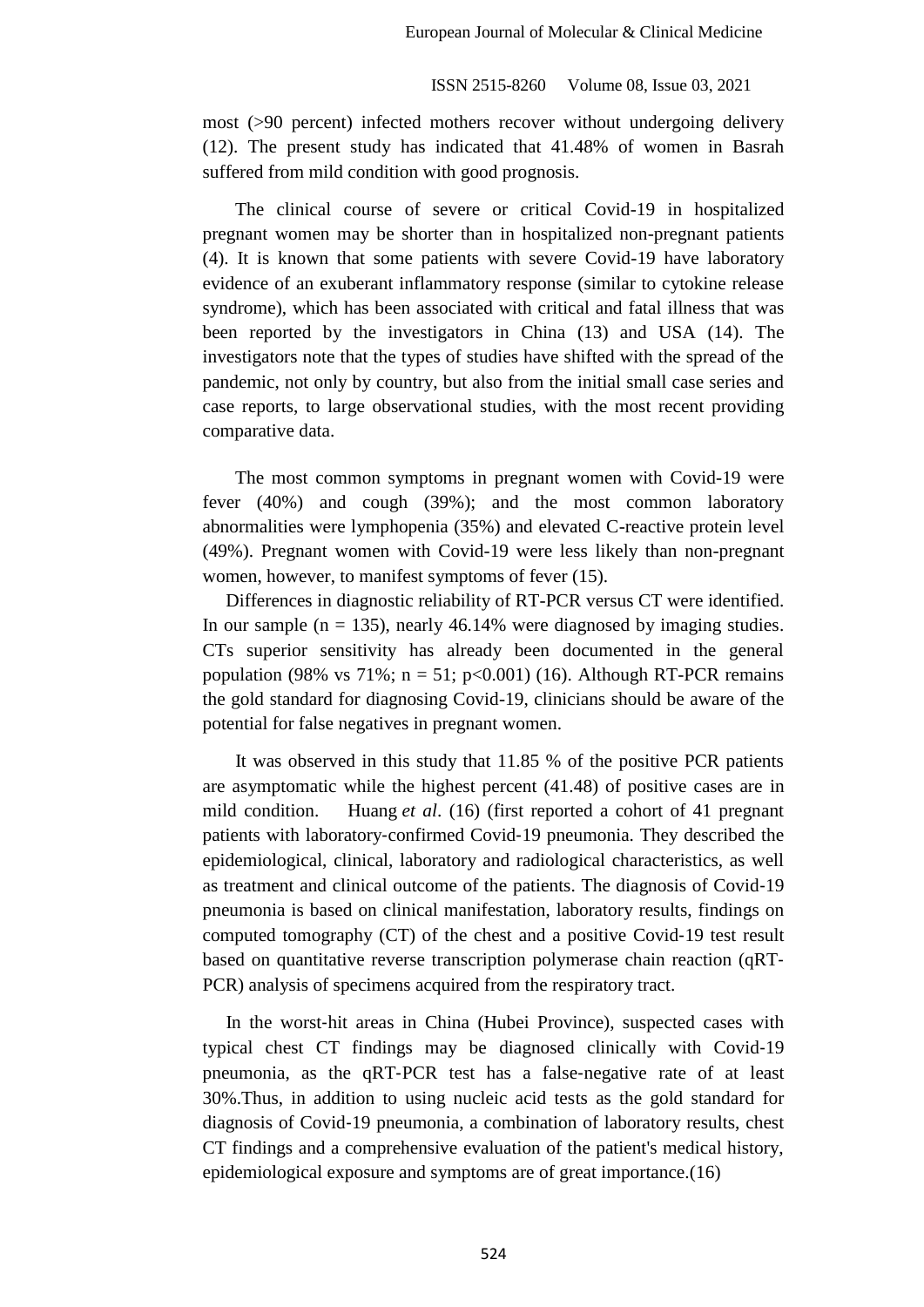In the present study 10 cases were died due to respiratory failure, 5 cases out of them had hypertension.

 With respect to maternal ICU admissions and mortality rates during Covid-19, the available data appears reassuring. In contrast, SARS and MERS respectively had 15–18% and 25–27% mortality rates; 30% and 60% ICU admission rates, and a requirement for mechanical ventilation in 35% and 41% of women (17,18).

In comparison to non-pregnant women with Covid-19, pregnant women with the disease had higher odds of admission to the intensive care unit (1.62, 95% PI 1.33-1.96) and need for invasive ventilation (1.88, 1.36-2.60). A preexisting maternal comorbidity further increased odds of requiring intensive care (4.21, 1.06-16.72) and for invasive ventilation (4.48, 1.40-14.37) (19).

 Pregnant women with Covid-19 had an overall preterm birth rate of 17% (13-21), and 6% (3-9) rate of spontaneous preterm births. The odds of any preterm birth were higher with Covid-19 than without (3.0, 1.15-7.85). There were no statistically significant differences in other maternal outcomes between those with or without Covid-19; or in neonatal outcomes, other than neonatal unit admissions (20).

 The preterm labour rates in our study appear lower than the baseline in China of 8.7% (21). Previously it has been reported that 42.7% of PTB in China were iatrogenic in nature but given the lack of indications for delivery, we are unable to discern the level that this is contributory. It begs consideration, that similar PTB rates occur with MERS (13–25.0%), SARS (0–27%) and parturients with severe viral pneumonia as well, thereby implicating viremia in the process (21). It was observed from the present study that 74.8% of the cases were delivered at term with incidence of vaginal delivery was (4.4% ) and low perinatal death( 3.7%) with comprising to previous study( 21)

Our opinions are in line with the recommendations of the Centers for Disease Control and Prevention (22). Covid‐19 infection should not be the sole indication for delivery; rather, the patient should be duly assessed, and management, timing and mode of delivery should be individualized, dependent mainly on the clinical status of the patient, gestational age and fetal condition

All 9 of these pregnant women underwent Cesarean delivery as they were symptomatic with Covid-19 pneumonia in the third trimester of pregnancy. The time interval from the clinical manifestation of Covid‐19 infection to Cesarean delivery was short (range, 1–7 days). It is therefore uncertain whether there is a risk of vertical transmission if the clinical manifestation-todelivery interval is more than 7 days. Although previous studies have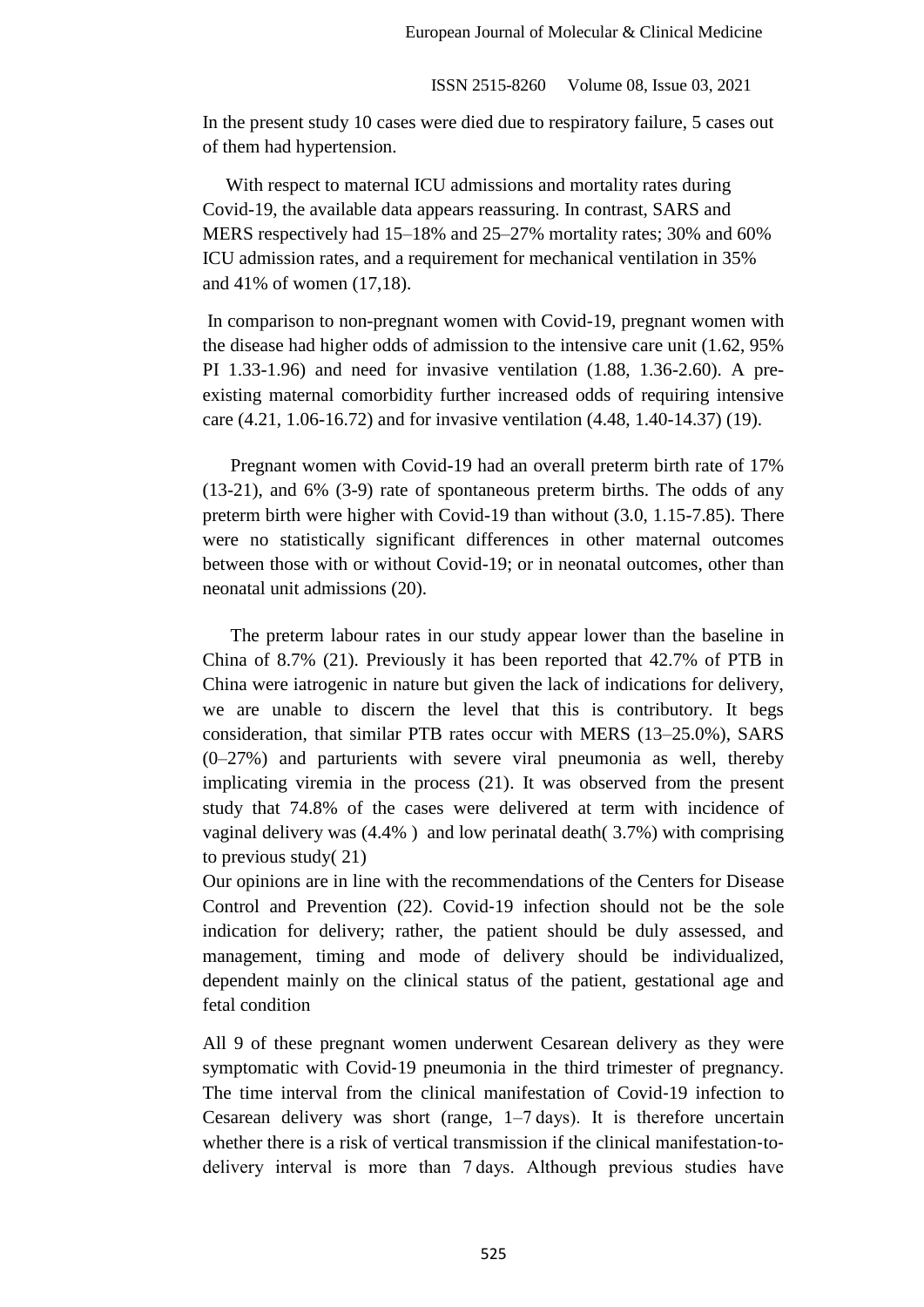reported no evidence of congenital infection with SARS‐CoV(23). Currently, there are no data on fetal and perinatal complications, such as miscarriage, congenital anomalies, fetal growth restriction and spontaneous preterm birth, when Covid-19 infection is acquired during the first or early second trimester of pregnancy (24).

 In conclusion, are low rates of maternal and neonatal mortality as well as ICU admissions associated with COVID-19. Also there is no evidence of vertical mother‐to‐baby transmission of COVID‐19.

# **Limitations**

The quality of evidence generated is low due to the small sample size, missing data, potential for reporting bias and the quality of included studies. Additionally, as this study incorporates data from hospitalised patients alone, it is unclear if similar findings are extrapolatable to the general pregnant population. As the pandemic evolves, an update will be required with improved data sources to address these aspects

# **References**

- 1. Kwon JY, Romero R, Mor G. New insights into the relationship between viral infection and pregnancy complications. Am J Reprod Immunol. 2014;71(5):387–390. doi: 10.1111/aji.12243. [PMC free article] [PubMed] [CrossRef] [Google Scholar]
- 2. Price ME, Fisher-Hoch SP, Craven RB, McCormick JB. A prospective study of maternal and fetal outcome in acute Lassa fever infection during pregnancy. BMJ. 1988;297(6648):584–587. doi: 10.1136/bmj.297.6648.584. [PMC free article] [PubMed] [CrossRef] [Google Scholar]
- 3. Jamieson DJ, Uyeki TM, Callaghan WM, Meaney-Delman D, Rasmussen SA. What obstetrician-gynecologists should know about Ebola: a perspective from the Centers for Disease Control and Prevention. Obstet Gynecol. 2014;124(5):1005–1010. doi: 10.1097/AOG.0000000000000533. [PubMed] [CrossRef] [Google Scholar]
- 4. Creanga AA, Johnson TF, Graitcer SB, Hartman LK, Al-Samarrai T, Schwarz AG, Chu SY, Sackoff JE, Jamieson DJ, Fine AD, Shapiro-Mendoza CK, Jones LE, Uyeki TM, Balter S, Bish CL, Finelli L, Honein MA. Severity of 2009 pandemic influenza A (H1N1) virus infection in pregnant women. Obstet Gynecol. 2010:115(4):717–726. doi: 10.1097/AOG.0b013e3181d57947. [PubMed] [CrossRef] [Google Scholar]
- 5. Marx GF, Murthy PK, Orkin LR. Static compliance before and after vaginal delivery. Br J Anaesth. 1970;42(12):1100–1104. doi: 10.1093/bja/42.12.1100. [PubMed] [CrossRef] [Google Scholar]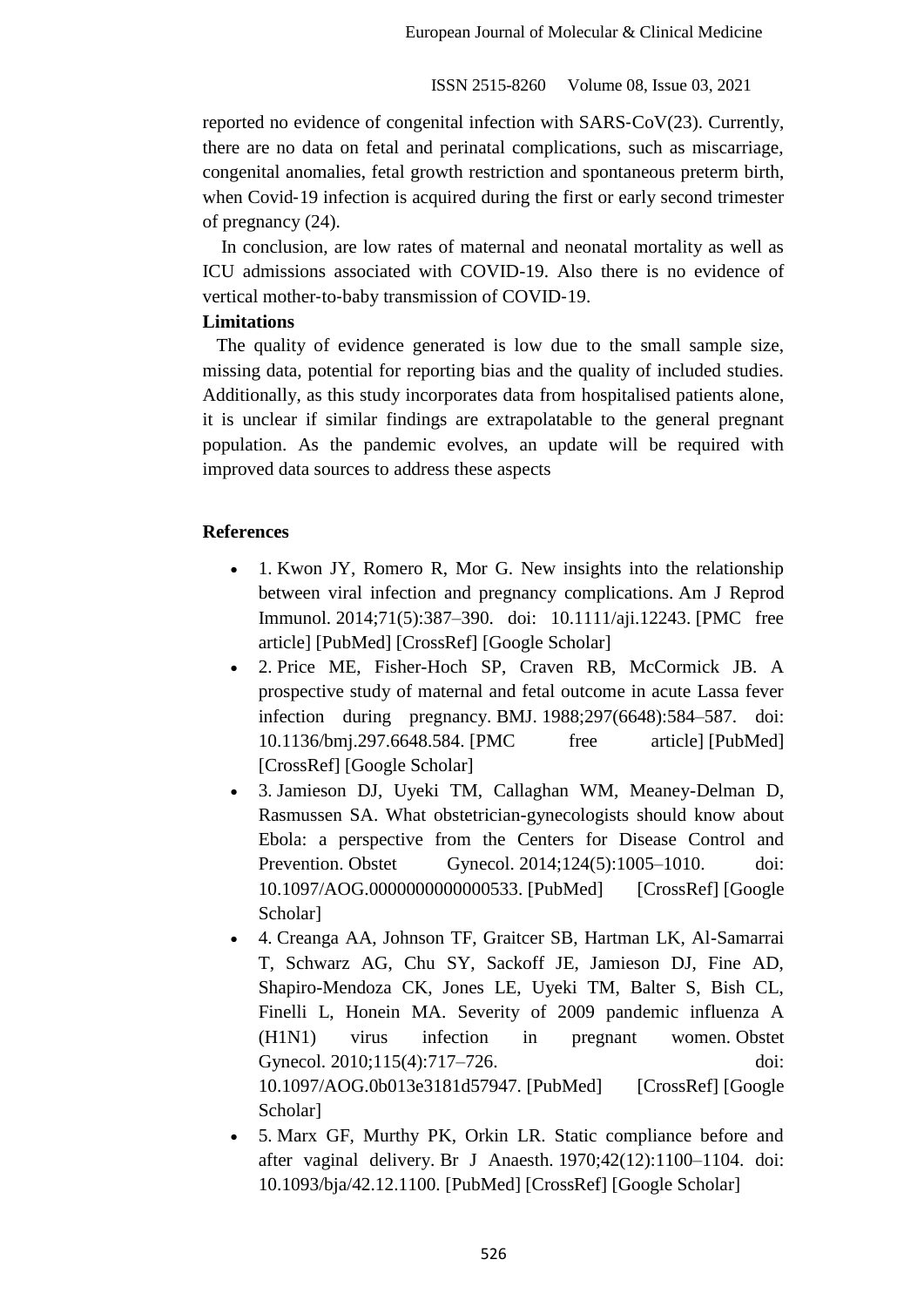- 6. Field SK, Bell SG, Cenaiko DF, Whitelaw WA (1991) Relationship between inspiratory effort and breathlessness in pregnancy. J Appl Physiol (1985) 71 (5):1897–1902
- 7. Chen H, Guo J, Wang C, Luo F, Yu X, Zhang W, Li J, Zhao D, Xu D, Gong Q, Liao J, Yang H, Hou W, Zhang Y (2020) Clinical characteristics and intrauterine vertical transmission potential of COVID-19 infection in nine pregnant women: a retrospective review of medical records. Lancet
- 8. Deverman BE, Patterson PH. Cytokines and CNS development. NEURON. 2009;64(1):61–78. doi: 10.1016/j.neuron.2009.09.002. [PubMed] [CrossRef] [Google Scholar]
- 9. Shi L, Smith SE, Malkova N, Tse D, Su Y, Patterson PH. Activation of the maternal immune system alters cerebellar development in the offspring. Brain Behav Immun. 2009;23(1):116– 123. doi: 10.1016/j.bbi.2008.07.012. [PMC free article] [PubMed] [CrossRef] [Google Scholar]
- 10. Zheng D, Wang N, Corbett KS, Goldsmith JA, Hsieh CL, Abiona O, Graham BS, McLellan JS (2020) Cryo-EM structure of the 2019 nCoV spike in the prefusion conformation. Science 367(6483):1260– 1263
- 11. Brian DA, Baric RS. Coronavirus genome structure and replication. Curr Top Microbiol Immunol. 2005;287:1–30. [PMC free article] [PubMed] [Google Scholar]
- 12. Yan R, Zhang Y, Guo Y, Xia L, Zhou Q (2020) Structural basis for the recognition of the 2019-nCoV by human ACE2. bioRxiv:2020–2022
- 13. Pieper PG, Hoendermis ES. Pregnancy in women with pulmonary hypertension. NETH HEART J. 2011;19(12):504–508. doi: 10.1007/s12471-011-0219-9. [PMC free article] [PubMed] [CrossRef] [Google Scholar]
- 14. Mor G, Cardenas I. The immune system in pregnancy: a unique complexity. Am J Reprod Immunol. 2010;63(6):425–433. doi: 10.1111/j.1600-0897.2010.00836.x. [PMC free article] [PubMed] [CrossRef] [Google Scholar]
- 15. Thangaratinam M, Peeri N.C., et al., The SARS, MERS and novel coronavirus (COVID-19) epidemics, the newest and biggest global health threats: what lessons have we learned? International Journal of Epidemiology, 2020. [PMC free article] [PubMed] [Google Scholar]
- 16. GRAVES C.R., Pneumonia in Pregnancy. Clinical Obstetrics and Gynecology, 2010. 53(2): p. 329–336.